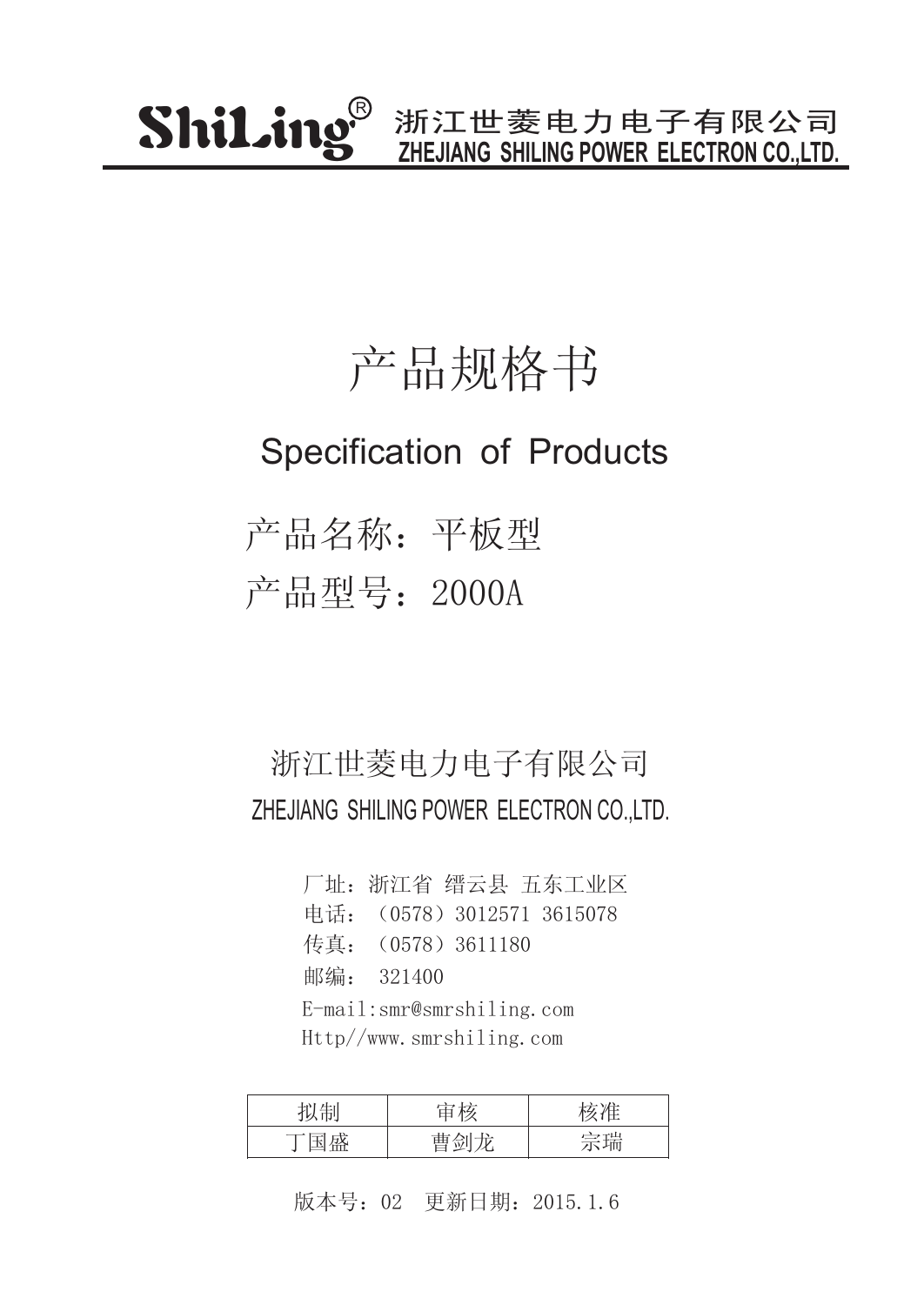

# **ZHEJIANG SHILING POWER ELECTRON CO.,LTD.**

| <b>SYMBOL</b>           | <b>CHARACTERISTIC</b>                      | <b>TEST CONDITIONS</b>                                          | $T_j$ (C | <b>VALUE</b> |             |            | <b>UNIT</b>                        |
|-------------------------|--------------------------------------------|-----------------------------------------------------------------|----------|--------------|-------------|------------|------------------------------------|
|                         |                                            |                                                                 |          | Min          | <b>Type</b> | <b>Max</b> |                                    |
| $I_{F(AV)}$             | Mean forward current                       | half sinewave 50Hz<br>180                                       | 150      |              |             | 3154       | $\overline{A}$                     |
|                         |                                            | Double side cooled, $\overline{H}_s$ =55 C                      |          |              |             |            |                                    |
| $I_F (AV)$              | Mean forward current                       | 180 half sinewave 50Hz                                          | 150      |              |             | 2311       | A                                  |
|                         |                                            | Double side cooled, $\overline{H}_S$ =90 C                      |          |              |             |            |                                    |
| <b>V</b> <sub>RRM</sub> | Repetitive peak reverse voltage            | $V_{RRM}$ tp=10ms<br>$V_{\text{RsM}}$ = $V_{\text{RRM}}$ +100 V | 150      | 1000         |             | 2000       | V                                  |
| <b>IRRM</b>             | Repetitive peak curent                     | at VRRM                                                         | 150      |              |             | 120        | mA                                 |
| <b>IFSM</b>             | Surge forward current                      | 10ms half sine wae<br>$V_R = 0.6V_{RRM}$                        | 150      |              |             | 40.9       | KA                                 |
| $I^2T$ 1                | $2T$ for fusing coordination               |                                                                 |          |              |             | 8353       | $\overline{A}^2$ s*10 <sup>3</sup> |
| $V_{FQ}$                | Threshold voltage                          |                                                                 | 150      |              |             | 0.73       | $\vee$                             |
| $r_F$                   | Forward slop resistance                    |                                                                 |          |              |             | 0.10       | $m\Omega$                          |
| $V_{FM}$                | Peak on-state voltagel                     | $TM=6800A$ , F=28KN                                             | 150      |              |             | 1.41       | $\vee$                             |
| $I_{rm}$                | Reverse recovery current                   | $ITM=1000A$ , tp=1000 s,<br>$di/dt = 40A/s$ , V R=50V           | 150      |              |             | 150        | $\overline{A}$                     |
| $t_{rr}$                | Reverse recovery time                      |                                                                 |          |              |             | 6.0        | S                                  |
| $Q_{rr}$                | Recovery charge                            |                                                                 |          |              |             | 510        | $\mathsf{C}$                       |
| $R_{th}(\phi+h)$        | Thermal resistance<br>Junction to heatsink | At $180^0$ sine double side cooled<br>Clamping force 28KN       |          |              |             | 0.020      | C W                                |
| F <sub>m</sub>          | Mounting face                              |                                                                 |          | 21           |             | 30         | KN                                 |
| $T_{\text{stg}}$        | Stored temperature                         |                                                                 |          | $-40$        |             | 160        | C                                  |
| $W_t$                   | Weight                                     |                                                                 |          |              | 650         |            | g                                  |
| Outline                 |                                            | ZT54cT60                                                        |          |              |             |            |                                    |

**Outline**